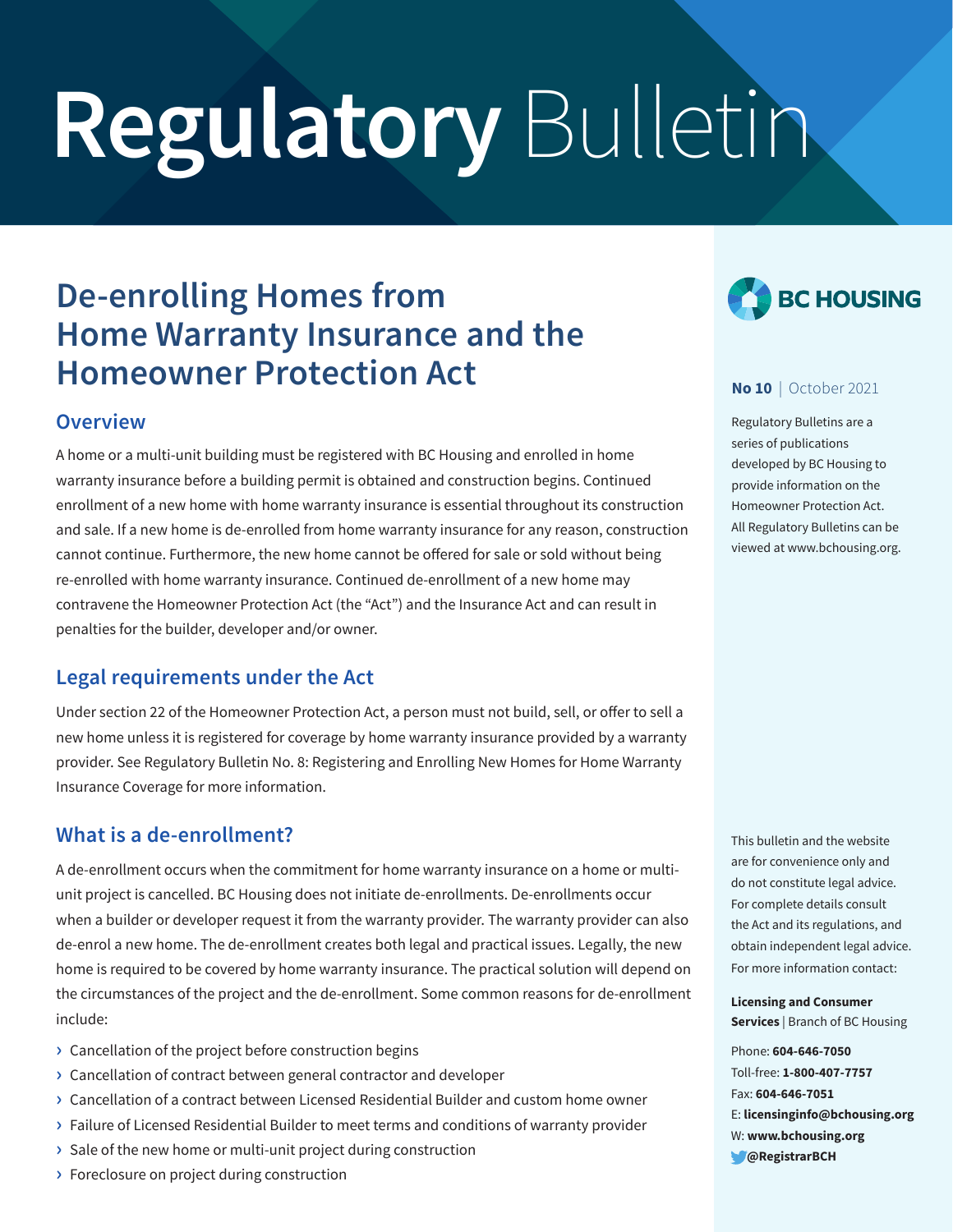2 | **Regulatory No 10** | **De-enrolling Homes from Home Warranty Insurance and the Homeowner Protection Act**



#### **What happens when de-enrollment occurs?**

In each case, de-enrollment puts the owner and Licensed Residential Builder in the position of no longer satisfying the requirements of section 22 of the Act. This situation must be remedied before continuing with construction, offering for sale, and/or selling of the new home. The party that originally enrolled the new home with coverage may be obligated to re-enroll the home, depending on the circumstances.

#### **1.Cancellation of project before construction begins**

In general, de-enrollments that occur earlier in the construction process are easier to manage. When a project is cancelled, and de-enrollment occurs before construction begins (e.g. excavation stage or earlier), the owner, builder or developer are in the same position as if enrollment never occurred. If the project is revived, the current owner, builder or developer must ensure the home is registered with home warranty insurance coverage before obtaining a building permit and starting construction.

#### **2.Cancellation of contract between general contractor and developer**

- **›** If a licensed developer originally enrolled the project, the enrollment can continue even if the general contractor changes at any stage of construction as the change will not affect warranty registration. A general contractor needs to be a Licensed Residential Builder in order to construct homes under Part 9 of the BC Building Code
- **›** If the licensed general contractor enrolled the Part 9 project and is no longer on the job, a licensed developer may:
	- (i) Enroll the project at any stage of construction. However, the developer must also be licensed as a general contractor or hire a licensed general contractor to complete the home; or
	- (ii) Wish to have the new general contractor enroll the project. However, the warranty provider must agree to this arrangement prior to re-enrollment. The party who enrolls the home assumes responsibility under a policy of home warranty insurance for the work completed by the previous builder; or

(iii) Seek legal remedies to compel the original contractor to re-enroll the new home.

#### **3.Cancellation of a contract between builder and custom home owner**

For custom home contracts, the options available when an owner and Licensed Residential Builder part ways depend on the stage of construction:

- **›** If the home is in the early stages of construction, the owner has three options:
	- (i) Hire a new Licensed Residential Builder who registers the new home and ensures it is enrolled in home warranty insurance; or
	- (ii) Become licensed as a licensed general contractor and enroll the home with home warranty insurance; or
	- (iii) Successfully apply and be approved for an Owner Builder Authorization from BC Housing's Licensing and Consumer Services, and complete the home, acting as their own general contractor. This requires that the owner manage all or substantially all of the construction and therefore is not an option if construction has progressed too far.

In each case, the individual who takes over the project will be required to assume liability for the home from the beginning of construction to its completion. Whoever enrolls the new home assumes responsibility under a policy of home warranty insurance for all work arranged by the previous builder, as well as all work required to complete the home. Similarly, an owner builder takes on full statutory warranty liability for all previous work, plus all work required to complete the home.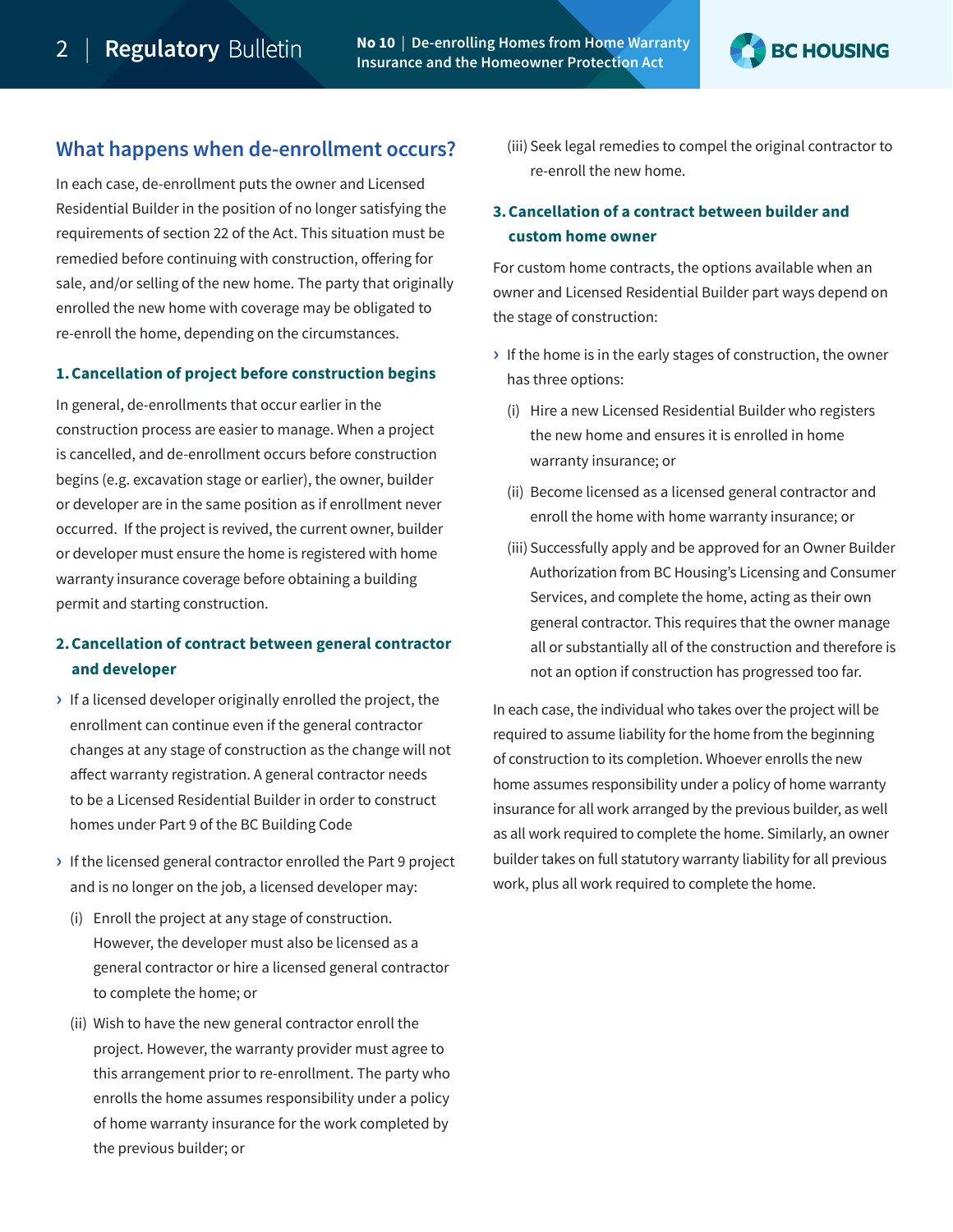**Regulatory** Bulletin No 10 | De-enrolling Homes from Home Warranty **Insurance and the Homeowner Protection Act**



### **Taking over an unfinished new home?**

**"Residential builder"** is defined in the Homeowner Protection Act as a person who engages in, arranges for or manages all or substantially all of the construction of a new home or agrees to do any of those things, and includes a developer and a general contractor;

Owner builders do not need to be licensed or arrange for home warranty insurance. In order for a person to qualify as an **"owner builder"** and be approved for an Owner Builder Authorization, they must intend to engage in, arrange for or manage all or substantially all of the construction of the new home. Only one person can manage "all or substantially all" of the construction of a new home.

Whether the person taking over construction is required to be licensed and ensure coverage with home warranty insurance will depend on whether the new home is sufficiently early in its construction. Subject to a few exemptions (including owner builders), a person who builds a new home must ensure that it remains covered with home warranty insurance.

If the home is further along in construction when the contract ceases, there are fewer options as only one person can be responsible for managing all or substantially all of the construction of the new home:

- **›** General contractors are still legally obligated to stand behind their work as a residential builder. If they de-enroll the home at this stage, they might be contravening section 22 of the Act and could then be required to re-enroll the home.
- **›** Licensed Residential Builders should be aware that, in addition to facing possible penalties imposed by BC Housing, re-enrolling a home bears additional costs imposed by the warranty provider. This includes re-inspections, administrative fees and possible higher enrollment fees.

Exclusions: Builders and owners in this situation should note that the policy of home warranty insurance may exclude any design, labour or materials provided by the owner. If the builder leaves the project after managing all or substantially all of the construction, and the owner completes the home themself (or by hiring another builder or sub-trades), the original builder is not responsible for providing warranty coverage for work completed by the owner or the owner's trades. It's important that both the builder and owner communicate with the warranty provider to establish what items were done before and after the contract terminated.

#### **4. Failure of builder to meet terms and conditions of warranty provider**

When Licensed Residential Builders enroll a new home in home warranty insurance, they contract and sign terms and conditions with their warranty provider. If the builder breaches those terms and conditions, including being unable or unwilling to correct construction deficiencies during construction, warranty providers may de-enroll the project in order to manage their risk.

The consequences for the general contractor, developer and/ or owner is the same as for any other cause of de-enrollment. Continued construction, offering to sell, or sale of the new home cannot take place without re-enrollment in home warranty insurance coverage. When a warranty provider de-enrolls a custom home that is far along in its construction, BC Housing may enforce re-enrollment. Builders and owners are advised to work cooperatively with their warranty provider to avoid mistakes that may lead to de-enrollment and costly re-enrollment.